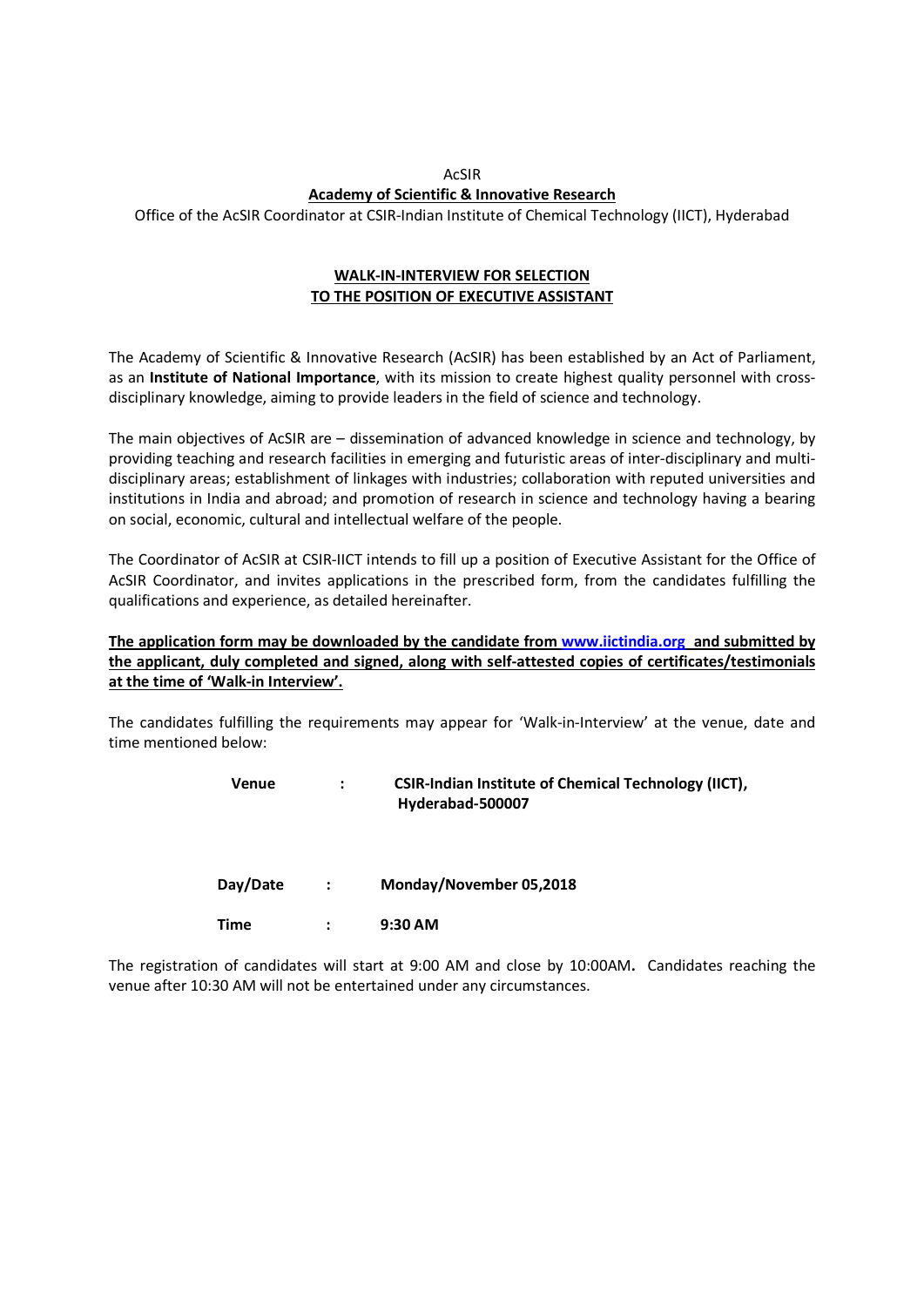# Details of the position:

| Name of<br>the<br>position           | No. of<br>position | <b>Essential Qualifications</b>                                                                                                                                                                                                                                                                                                                                                                                                                                                                                                                          | <b>Desirable</b><br><b>Experience</b>                                               | <b>Consolidated</b><br>remuneration                                                                                                                                                                                                                                                                                                                       |
|--------------------------------------|--------------------|----------------------------------------------------------------------------------------------------------------------------------------------------------------------------------------------------------------------------------------------------------------------------------------------------------------------------------------------------------------------------------------------------------------------------------------------------------------------------------------------------------------------------------------------------------|-------------------------------------------------------------------------------------|-----------------------------------------------------------------------------------------------------------------------------------------------------------------------------------------------------------------------------------------------------------------------------------------------------------------------------------------------------------|
| <b>Executive</b><br><b>Assistant</b> | 1                  | 1. Graduate (B.Sc./B.A./B. Com) or<br>equivalent from a recognized<br>University or Statutory Body, as a<br>regular student.<br>2. Minimum one-year work<br>experience acquired after<br>obtaining the minimum<br>educational qualifications required<br>for the post in the relevant areas.<br>3. Well-versed with Computational<br>works including Word, Excel,<br>Power point, e-communications<br>(Email, Skype, etc.) and other<br>relevant usage in this respect.<br>Proficient in spoken and written<br>English with good communication<br>skills | Diploma/Certif<br>icate in<br>Computer<br>Applications<br>and basic<br>typing skill | Initial Consolidated<br>remuneration will be in<br>the range of Rs. 15500/-<br>to Rs. 18000/-per<br>month depending upon<br>the qualifications,<br>experience and<br>suitability, as<br>recommended by the<br>Selection Committee.<br>No other allowances,<br>perks are payable over<br>and above the<br>consolidated<br>remuneration<br>mentioned above. |

#### **Tenure**

The placement will be purely on contractual basis and does not have any provision for regularization. The initial appointment will be for a period of one year, extendable for a further period of 2 years based on performance appraisal. On expiry of the extended period of 3 years, based on a further assessment of work done during the entire period of engagement, it may be further extended up to a maximum period of 2 years so that the entire engagement on contractual basis does not exceed 5 years.

#### Age

Not exceeding 30 years (age relaxation up to 5 years for SC/ST/Physically Disabled/Woman – Widowed/Divorced/Judicially-separated and not remarried; and up to 3 years for OBC).

#### Responsibilities

Multi-tasks involving maintenance of records in the areas of Academics, Student related matters, Faculty related matters, putting up of files, docketing of papers, keeping office records, preparation of cash vouchers, cheques, etc., vouching of bills, maintenance of financial records, etc.

Besides above, coordination with the AcSIR Coordinators of the CSIR Laboratories, assist in preparation of documents for meetings, and other related responsibilities as assigned from time to time by AcSIR functionaries. He/she may be assigned to support other Officers of AcSIR